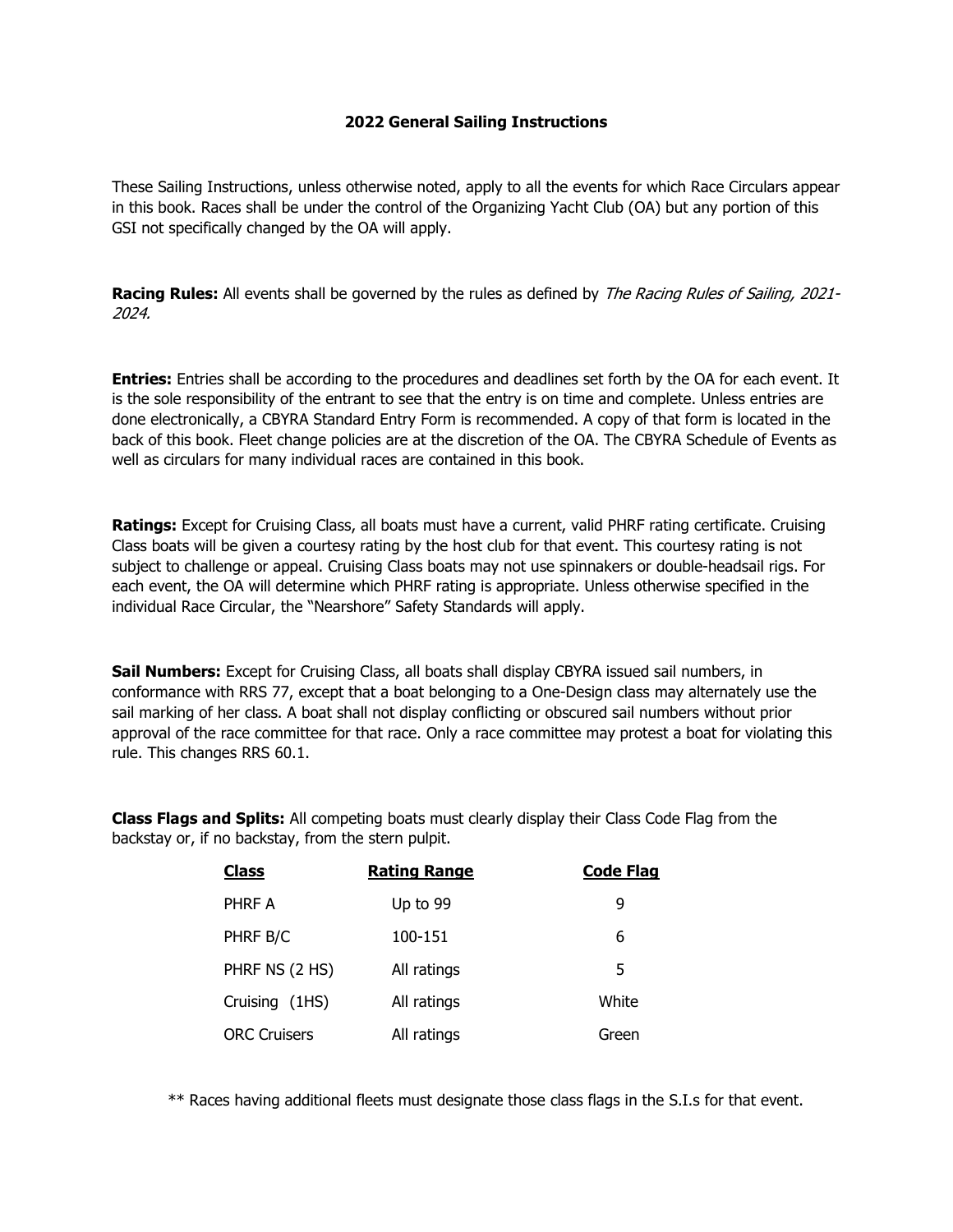**Racing Area:** The Race Circular shall identify the racing area. By displaying Code Flag "L", the RC may move the starting line to a new location. For those events designating a fixed government mark as the starting mark, the RC may position the starting line within up to 1.5 nm of the designated mark without making a signal.

**Severe Weather:** Weather conditions may require cancellation of an event, relocation of the racing area, or adjustment of the scheduled starting time. In such case, the RC will make a radio announcement on VHF-72 approximately 90 minutes prior to scheduled warning and continue that radio announcement periodically for as long as they deem necessary.

**Courses:** The course to be sailed will be designated in the Race Circular or by using letters and numbers on a Course Board displayed on the RC Signal Boat prior to Warning. The final letter of the course indicates the finish. If the course consists of multiple marks, marks shall be rounded in the sequence in which they are displayed (reading left to right or top to bottom). Marks designated in RED shall be left to PORT. Marks designated in BLACK shall be left to STARBOARD. In addition, there is a separate section in this Guide that explains the procedure for designation of Drop Mark or Combo Courses. Good practice for competitors is to take a picture of the course board to reduce the chance of transcription error when copying down the course.

If a course is modified after being posted, the RC shall display Code Flag "L" with one sound signal and leave it up for as long as they deem necessary for all boats to note the change. Best practice, is for the RC to also alert racers to the change via VHF-72.

Best practice is for RCs to announce simple windward/leeward courses on the radio, giving the course to be sailed as well as the bearing and distance to the first mark. However, RCs are cautioned about using radio announcements involving other types of courses, given the chance of error in transmission or reception. The RC is never required to announce courses on the radio and should always back it up with a Course Board.

**Marks:** Marks shall correspond to the CCV Mark List elsewhere in this book unless otherwise specified in the Race Circular and/or S.I.s for the event. There is a separate list of CCVR Bay Marks and Harbor Marks. The listed position of marks is approximate and not intended to be used for navigation. In the event that a designated government mark is missing, boats shall round the nearest charted aid to navigation.

**Start:** Races will be started using RRS 26 unless an alternate starting system is specified. The RC may attempt to alert competitors that a sequence is about to start with an Attention Signal. This shall be a series of short sounds made approx. one (1) minute prior to Warning. This is not a timed signal.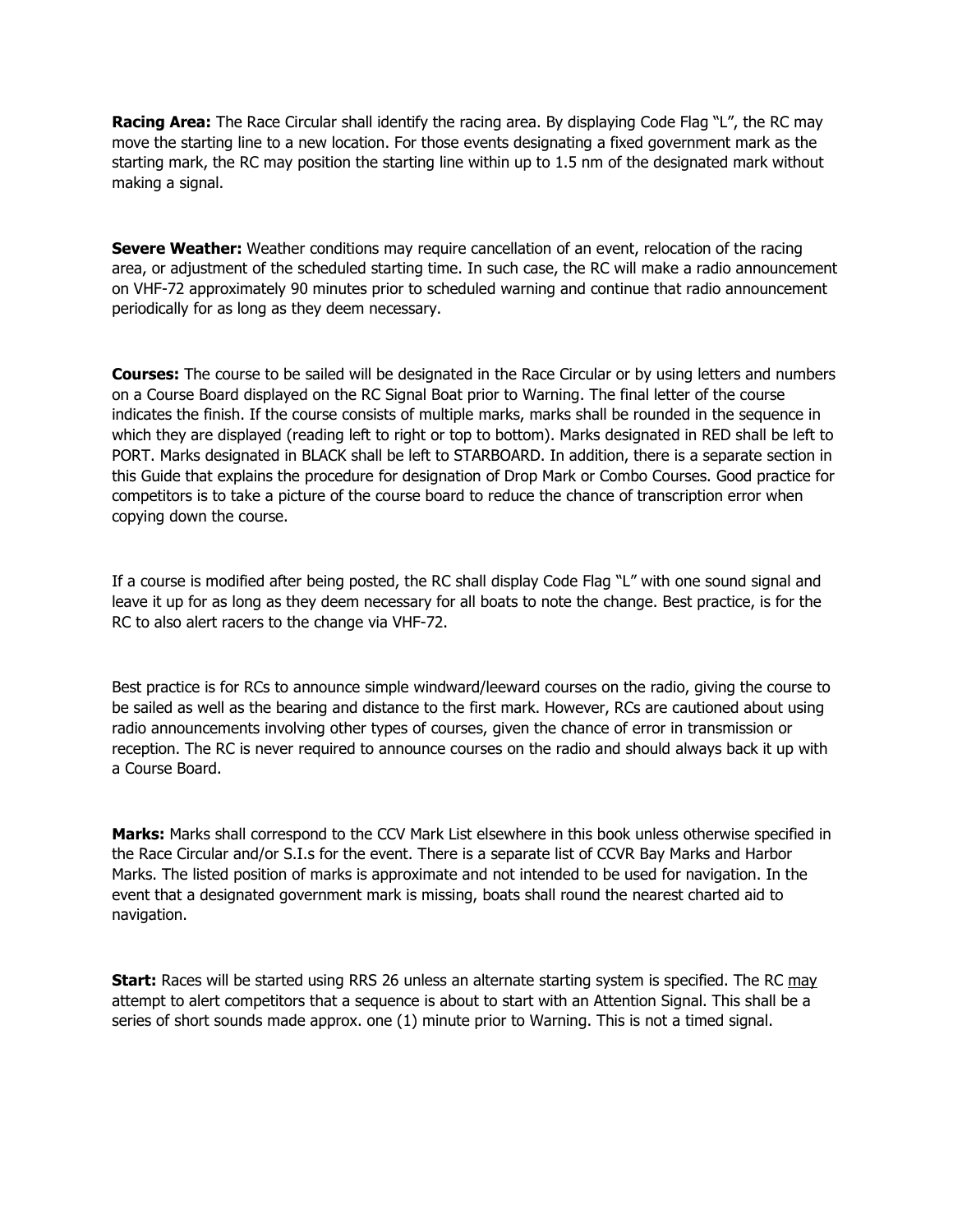Unless otherwise noted, the starting line will be between an Orange Flag on the RC Signal Boat and the adjacent fixed or drop mark. The RC may set a "Stand-Off Buoy" from its stern. This buoy is considered to be part of the starting mark.

Boats are urged to remain clear of the starting area when other boats are starting. Boats not racing must keep clear of boats that are racing.

**Recalls:** Individual Recalls will be as per RRS 29.1. In addition to displaying Code Flag "X" and making a sound signal, the RC will attempt to notify premature starters via VHF-72. Neither the failure of this transmission to be made or heard, the promptness of a notification, nor a boat's position in the sequence of notifications shall be grounds for granting redress. This changes RRS 60.1(b) and 62.1(a).

**Finish:** Unless otherwise specified, the Finish Line will be between the staff displaying a blue flag on the RC Finish Boat and the designated fixed or drop mark.

The display of Code Flag "A" without sound signal as boats finish means "No more racing today". Note: This is a change from previous years.

Each boat is responsible for recording its own finish time as well as listing the boats finishing directly ahead of and behind them. This information shall be provided to the RC upon request.

A boat approaching a finish line at night shall show a white light when ¼ mile away to call attention to her presence and, when crossing the line, illuminate her sail numbers.

**Calling Boats In:** In the interest of starting another race or to complete the regatta scoring in a timely manner, the RC may assign a finish position to the final finisher(s) in a class, provided that position can be determined to a reasonable certainty. Such boats will be scored as finished and, if another race is to be sailed, should return to the starting area as quickly as possible. This changes RRS A4 and A5.

**Scoring:** The Low Point Scoring System of Appendix A shall be used unless modified in the Race Circular. One race is required to constitute a series. A boat's score for a series shall be the sum of all her scores in that series unless otherwise indicated. This changes RRS A2.

**Protests:** Unless otherwise specified, protests must be in writing and delivered to the PRO within one (1) hour of the RC docking. A boat intending to protest an incident in the racing area must so inform the RC immediately upon finishing or retiring. This notification must be continued until acknowledged by the RC. This changes RRS 61.1.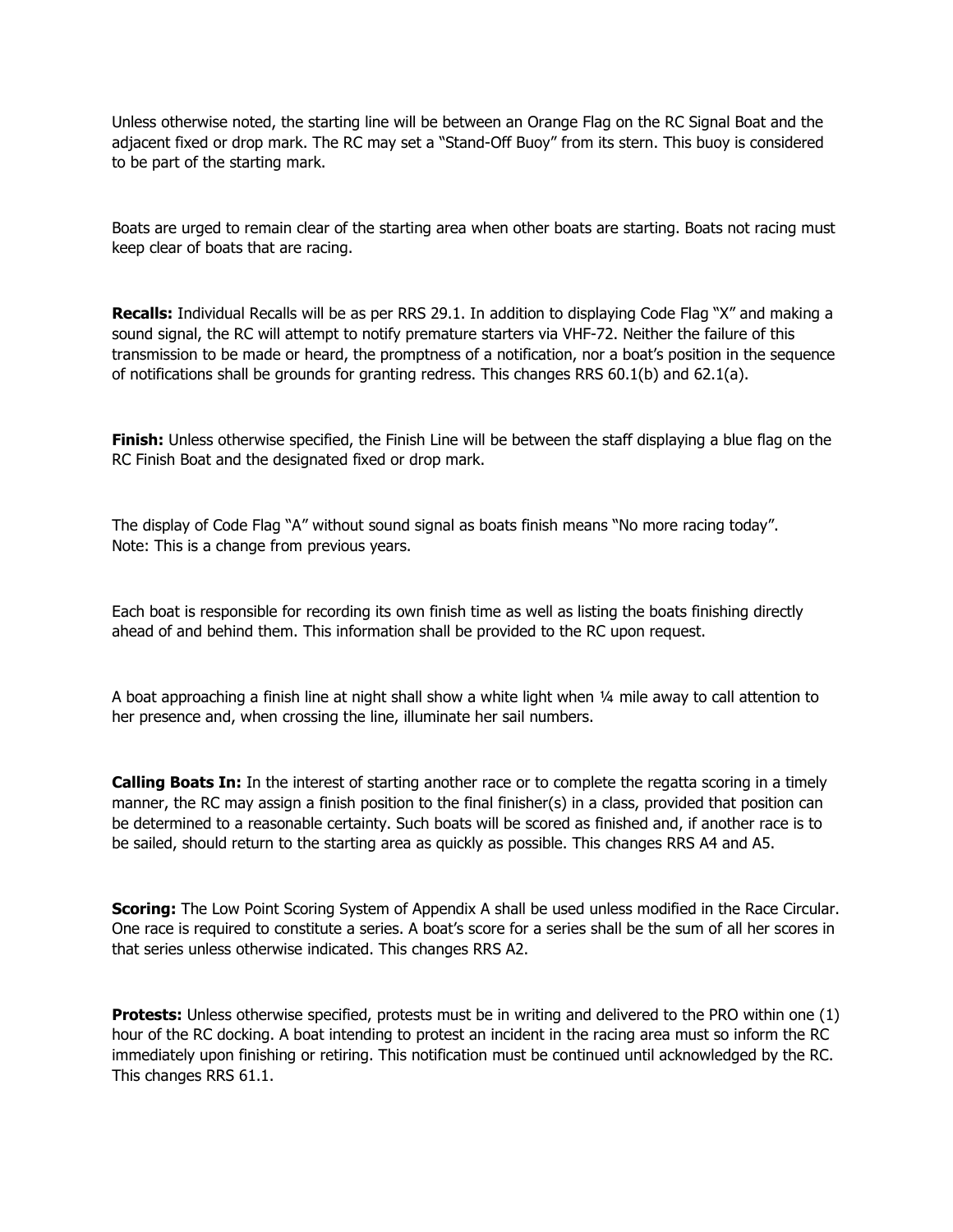Boats are reminded that, to properly file a protest, a boat MUST:

- 1. Display a red protest flag at the first reasonable opportunity.
- 2. Hail the protested boat immediately…using the word "protest". If beyond hailing distance, the protesting boat need not hail but must inform her of the protest at the first reasonable opportunity.
- 3. Notify the RC of her intent to protest immediately upon finishing or retiring.
- 4. File a written protest within the time limit.

**Penalties:** RRS 31 (Touching A Mark), RRS 44.1 (Taking a Penalty) and 44.2 (One-Turn and Two-Turn Penalties) are in effect. However, RRS 44.3 (Scoring Penalty) is not in effect.

Boats are reminded of the wording of RRS 44.1(b) that says, "If a boat caused injury or serious damage...her penalty shall be to retire". This rule includes collisions with an RC vessel.

**Radios:** All boats shall have aboard a working VHF radio. The RC may broadcast its intentions, reasons for and possible duration of postponements, courses to be sailed, timing information, safety considerations, etc. Such broadcasts are as a courtesy only and do not relieve boats of their responsibility to observe and respond appropriately to RC flags and signals.

**Retirement:** Any boat retiring from a race and/or not intending to start a subsequent race shall promptly report this to the RC via hail or radio transmission and continue doing so until acknowledged by the RC. This is extremely important so that the RC may fulfill their responsibility to account for all boats at the conclusion of the race. Boats failing to make this notification may be protested by the Race Committee and/or Protest Committee and penalized under Rule 2 (Fair Sailing).

**Commercial Traffic:** A boat shall not exercise right of way over, cross in close proximity to, or interfere in any way with commercial or military vessels or with tugs and tows that are unable to respond easily. Any boat protested under this rule will have the burden of proof that she did not interfere with the restricted vessel. Boats are encouraged to contact commercial traffic on VHF-13 if they are uncomfortable with their proximity to such ships.

Such protest may be filed by any competitor or RC person who observed the incident. In addition, the Race Committee, Protest Committee, or Organizing Authority may file a protest based on a report received from the offended vessel or from local military and/or civilian port authority. The penalty for breaking this rule shall be Disqualification under Rule 2 (Fair Sailing). Such protest must be filed withing 24 hours of its receipt.

If a boat without way in a deep ship channel must use her engine to clear the channel, she shall not improve her position in the race, but may continue racing. Immediately upon finishing, she must report the incident to the RC and request redress for breaking RRS 42.1 (Propulsion).